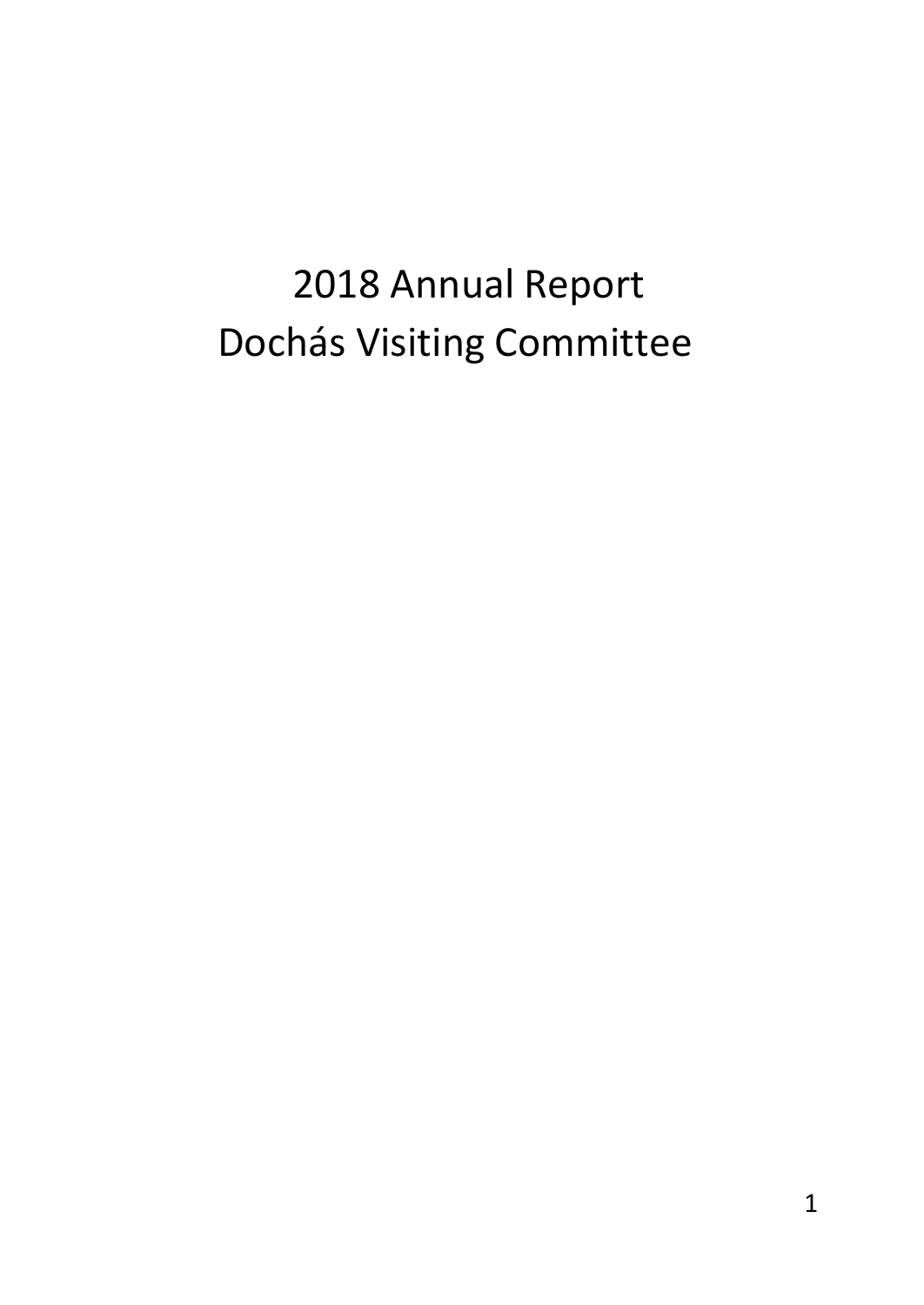2018 Annual Report Dochas Visiting Committee Dochas Centre North Circular Road Dublin 7

The Minister for Justice & Equality **Dochas Visiting Committee** Dochas Visiting Committee Charlie Flanagan TD **Dachas Centre Dachas Centre** Department of Justice & Equality North Circular Road Montague Court **Dublin 7** and Dublin 7 7 — 11 Montague Street D02 FT96

Dear Minister,

On behalf of the Dochas Centre Visiting Committee, I have the pleasure of submitting for your consideration the Annual Report for 2018.

The Committee members meet on the last Thursday of each month. There are four members and every meeting is fully attended. Two members visit Dochas every week, meet with the women and report back to the Committee with their concerns. We also meet with staff and tour the Centre regularly. Discussions are also held with Professionais and non-Professional staff in the prison.

#### Pastoral Care:

We note that Sr Esther and Mary have a great connection with the women. They are an invaluable connection with the women, particularly for those women who have no family outside the prison, both Irish and Foreign Nationals.

#### Health & Safetv:

We met with ACO Dave Miller and found that fire equipment was up to standard and in full working condition. Fire drills are carried out at regular intervals. We also inspected all written records regarding same.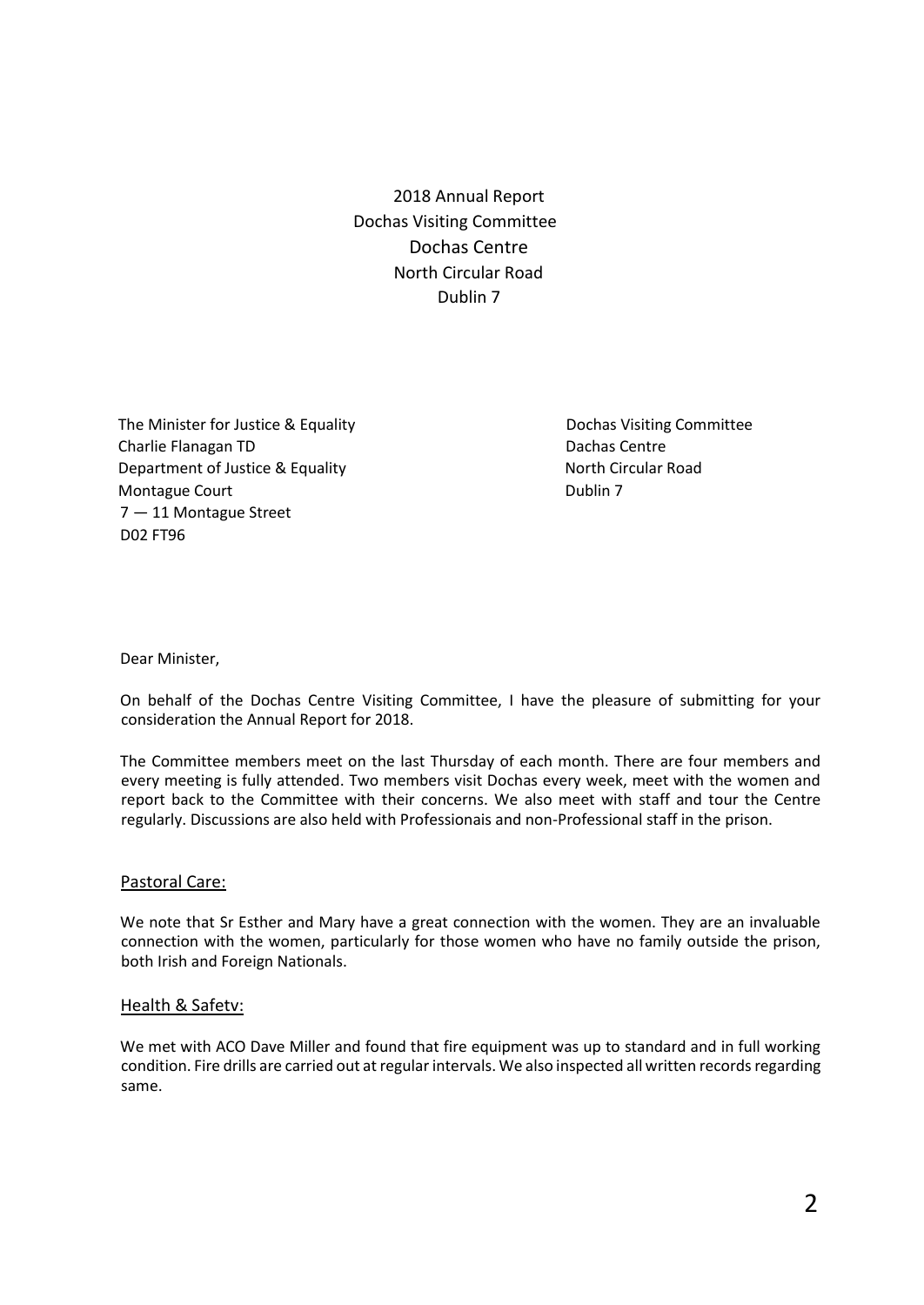The Library is a fully stocked resource which provides a quiet space for users during its scheduled opening hours (5:30 to 6:30 each day).

## Staff:

We received a number of complaints about staff. Some women complained of aggressive language being used when dealing with the women. We want to acknowledge the difficulties and challenges faced by Officers in discharging what are highly responsible duties. However, there can never be any justification for the uneven treatment of certain women or the use of aggressive bullying language towards them.

## Reception:

This area which is a woman's first contact with the Centre is well kept and has good store of clothing for women who are in need. It is important that woman are given up to date information about the Centre and leaflets are available in reception. Management have put procedures in place to ensure these information leaflets are up to date and brought to the women's attention. The reception area is well serviced and the staff are efficient and courteous.

## Mother & Baby Unit:

Located in Phoenix House, this unit is dedicated to the exclusive use of Mothers and their babies. It is kept to a high standard. The Unit is well stocked, nicely decorated, clean, bright and warm. A small yard or play area is available to the Mothers and babies off the Unit.

## Tuck Shop:

The women are constantly complaining that prices in the Tuck Shop are too high. These women have very meagre resources. They have been informed that because of the Central Procurement system nothing can be done. We are at a loss to understand this and would ask that this long outstanding complaint is taken seriously and addressed.

#### Drugs:

We are aware of and have received complaints about the presence of illegal drugs within Dachas. Many women have told us, that at times they are afraid to leave their rooms for fear of the aggressive behaviour of those who are under the influence of these illicit drugs. This problem seems to be growing and we would urge that all the necessary resources are used to tackle this serious development.

#### The Big Yard:

The "Big Yard" is very damp and mucky. We also found that the surfaces were very slippery. This is as a result of the recent construction that went on there. We would like to see grass seed and plants added to the area as soon as possible, along with more tables and benches as there has been an increase in population at Dochas.

## Gym:

All equipment in the gym is in working order and the room is very clean and tidy. A variety of classes are held there and are well attended.

#### Education:

The Centre covers a wide and varied range of subjects covering all levels such as Fetac, Junior and Leaving Certificate. Other subjects on offer include computers, hairdressing, beauty, art, cookery, life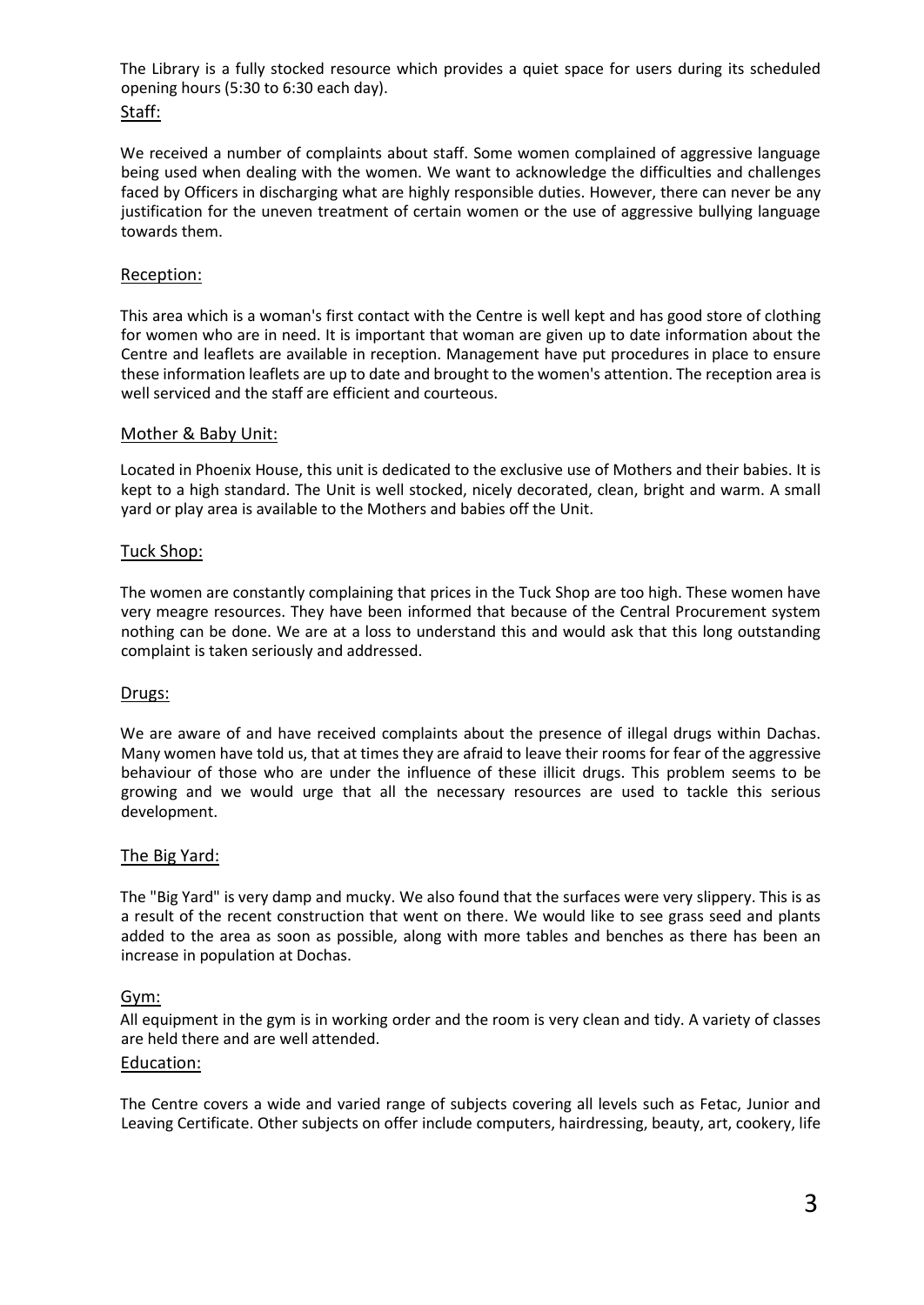skills, food safety and photography. The Red Cross run a Programme of Instruction which is of interest to some.

#### Healthcare:

The Healthcare Centre is very well run, with efficient, committed and dedicated staff. The systems in place to administer drugs on a daily basis as required are excellent. However the issue of cleaning in this area is of concern. Presently random cleaning is undertaken about three times per week. We understand that this concern has been referred to the Health & Safety Committee who are looking into the matter. It has come to our attention that the toilet and treatment area need updating/upgrading. The staff in the Centre continue to be in contact with the Community Drug Centres with regard to caring for females upon their release.

## Numbers:

The Dochas Centre is designed to hold ICS females. On random checks undertaken by the Visiting Committee throughout 2018 we found that numbers regularly reached 130. Management try to alleviate this problem as best they can. It is ongoing and leads to disruption, behavioural problems and serious unrest. The Visiting Committee have constantly referred to this overcrowding both in discussion with Management and in our reports. It remains frustratingly unresolved. A Step Down facility for females has been recommended on many occasions in the past. We would stress that this issue is urgent and needs to be addressed.

## Kitchen & Canteen:

The Kitchen and Canteen continue to be kept to a high standard and provide a plentiful supply of good food to the women. They are also continuing to provide work/training facilities to women in the Dochas Centre. When we visited the kitchen during 2018 we found the staff and the women working there very professional in their work ethics. The food we tasted was excellent.

#### Conclusion:

We would like to thank and acknowledge the contribution of all the different agencies who give their time and services on a daily/weekly basis to the benefit of the Dochas Centre.

We would like to thank Governor Mary O Connor, Assistant Governor Patricia Kelleher, Chiefs, ACO's, Officers and staff for their co-operation and assistance throughout the year.

We also acknowledge the support of the Campus Governor Eddie Mullins. We also want to thank Anne Delaney for her work and commitment to the workings of the Visiting Committee and we wish her good health into the future.

The Committee has exercised its duties diligently and is committed to exercising them in full in 2019.

We the Committee finally wish to thank you Minister and trust we have been of service during the year and continue to be of service.

stingKyan

Christine Ryan Chairperson Dochas Visiting Committee